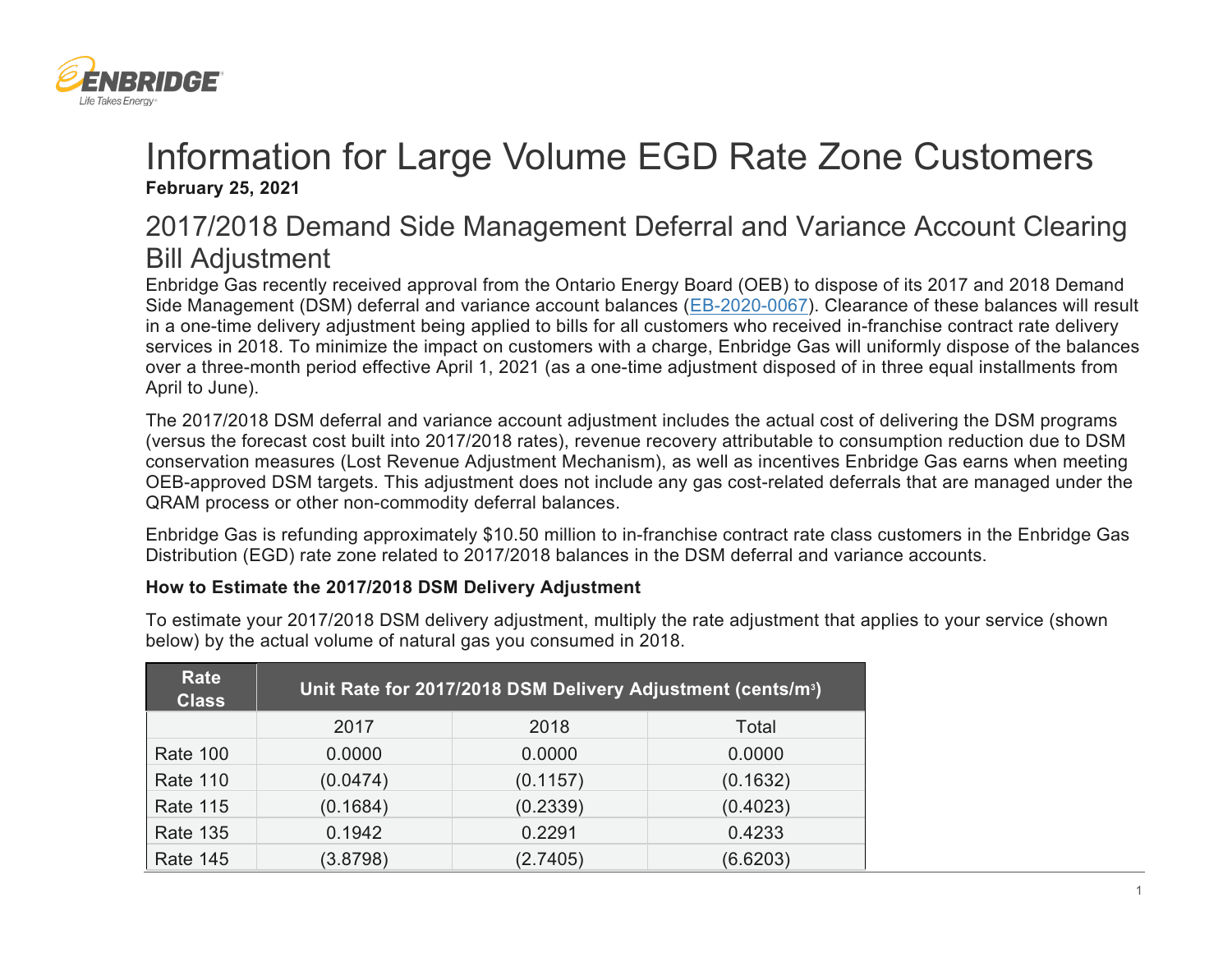

| <b>Rate 170</b>      | (0.6878)                                                                      | (0.6828) | (1.3706) |  |  |
|----------------------|-------------------------------------------------------------------------------|----------|----------|--|--|
| <b>Rate 200</b>      | (0.0030)                                                                      | 0.0007   | (0.0023) |  |  |
| Rate<br><b>Class</b> | CD Unit Rate for 2017/2018 DSM Delivery Adjustment<br>(cents/m <sup>3</sup> ) |          |          |  |  |
|                      |                                                                               |          |          |  |  |
|                      | 2017                                                                          | 2018     | Total    |  |  |
| <b>Rate 125</b>      | (0.1732)                                                                      | 0.0425   | (0.1307) |  |  |

For more information, please view the full application [\(EB-2020-0067\)](https://www.enbridgegas.com/Regulatory-Proceedings) posted on our website.

## Federal Carbon Charge increases April 1, 2021

On April 1, 2021 customers will see an increase to the Federal Carbon Charge and Facility Carbon Charge as approved by the OEB in Enbridge Gas' 2021 Federal Carbon Pricing Program proceeding [\(EB-2020-0212\)](https://www.enbridgegas.com/Regulatory-Proceedings).

As part of the federal government's carbon pricing program, a carbon charge applies to fossil fuels, including natural gas. The federal carbon charge is included on customers' bills, with the exception of customer facilities that have an exemption certificate issued by the federal government. On April 1, 2021, the federal carbon charge for natural gas will increase to 7.83 cents per cubic metre (m<sup>3</sup>). This charge increases annually each April.

There is also a facility carbon charge included in the delivery or transportation charge on your bill. This charge is associated with the costs to operate Enbridge Gas' facilities. Enbridge Gas' facility-related carbon charges are applicable to all customers, as these charges are costs that Enbridge Gas incurs to deliver natural gas to you.

|                                 | <b>Current Charge</b>   | New Approved                   | Change                  |
|---------------------------------|-------------------------|--------------------------------|-------------------------|
|                                 | (cents/m <sup>3</sup> ) | Charge (cents/m <sup>3</sup> ) | (cents/m <sup>3</sup> ) |
| <b>Federal Carbon</b><br>Charge | 5.8700                  | 7.8300                         | 1.9600                  |